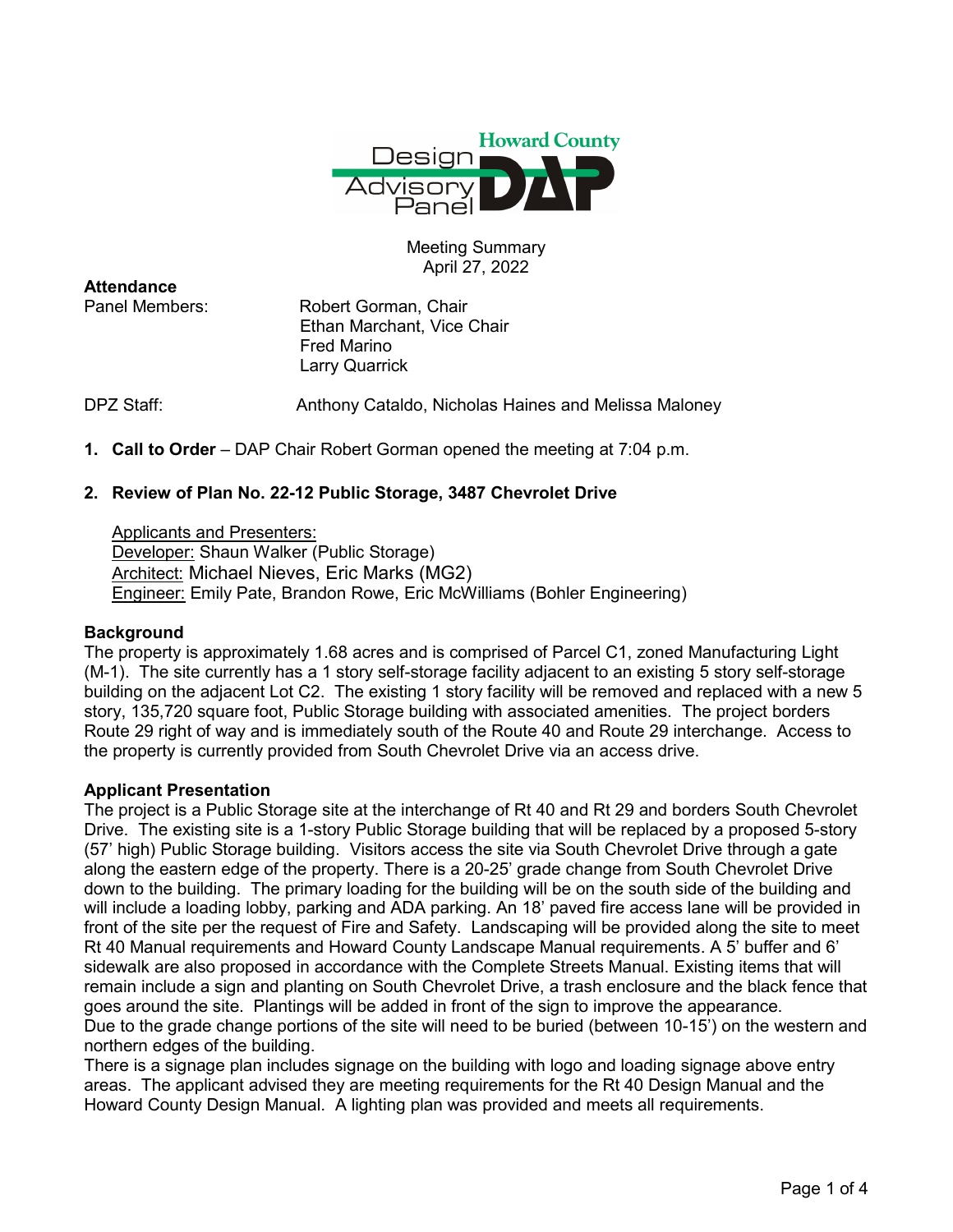## **Staff Presentation**

As mentioned, the site is 1.688-acres, Parcel C-1, M-1 zoned property that is located immediately southwest of the Rt 40 and Rt 29 interchange. The project meets the zoning guidelines. The applicants will need a variance for building height since the zoning code has restrictions up to 100'. The applicants are going to raze the existing 1-story structure and build a 5-story building to match its immediate neighbor which is another Public Storage structure. DPZ would like DAP to make recommendations on orientation, layout, configuration, screening or landscaping changes. Also, recommendations on signage, materials, color and character of the building would be greatly appreciated.

# **DAP Questions and Comments**

#### **Site Design**

## **Buildings/Grade**

DAP confirmed there are existing 5-story and 1- story buildings at the site. The 1-story building will be torn down and a new 5-story building will be built. DAP commented that the 1-story building sits at a different finished floor elevation than the 5-story building.

The applicant advised that the proposed building is about 345 and the finished floor of the existing building varies. The front of the building is about 3 stories exposed and the back of the building is 5 stories exposed.

#### **Fire Lane**

DAP inquired if the fire lane will be a paved road in between Chevrolet Drive and the building and commented that this seems redundant and suggested turf grass instead of paving since the street is right there. DAP inquired if there is a requirement for a truck turnaround at the end of the driveway as it appears that would be difficult to accommodate.

The applicant advised yes this will be paved. In discussing with Fire and Life Safety they wanted an 18' paved area around the building due to the slopes and needing fire access. The applicant advised that they can open conversations again with Fire and Life Safety. They had suggested a turf grass but found that that they prefer paving if the slope is 10% or greater. South Chevrolet drive is 20-25' higher than the paved area.

The applicant advised that a turnaround was not mentioned in the meetings with Fire and Life Safety, but they can investigate it. Fire and Life Safety is certainly not expecting a cul-de-sac or turnaround but want to be able to get the truck back there if necessary.

DAP commented it is a good idea to revisit this with the county and doesn't feel that the fire company would put a truck down the dead end next to a retaining wall and berm during a fire instead of sitting up on South Chevrolet drive to spray water onto the building. The turf grass option would be better than pavement.

#### **Shared Efficiencies**

DAP inquired if both sites will be owned by the same entity and if there will be any shared efficiencies such as combining trash, vehicular access or fire truck access but DAP understands the challenges of the different grades. There may be opportunity there.

The applicant advised that the parcel on the right is much higher than the parcel on the left but suggested they could investigate that more.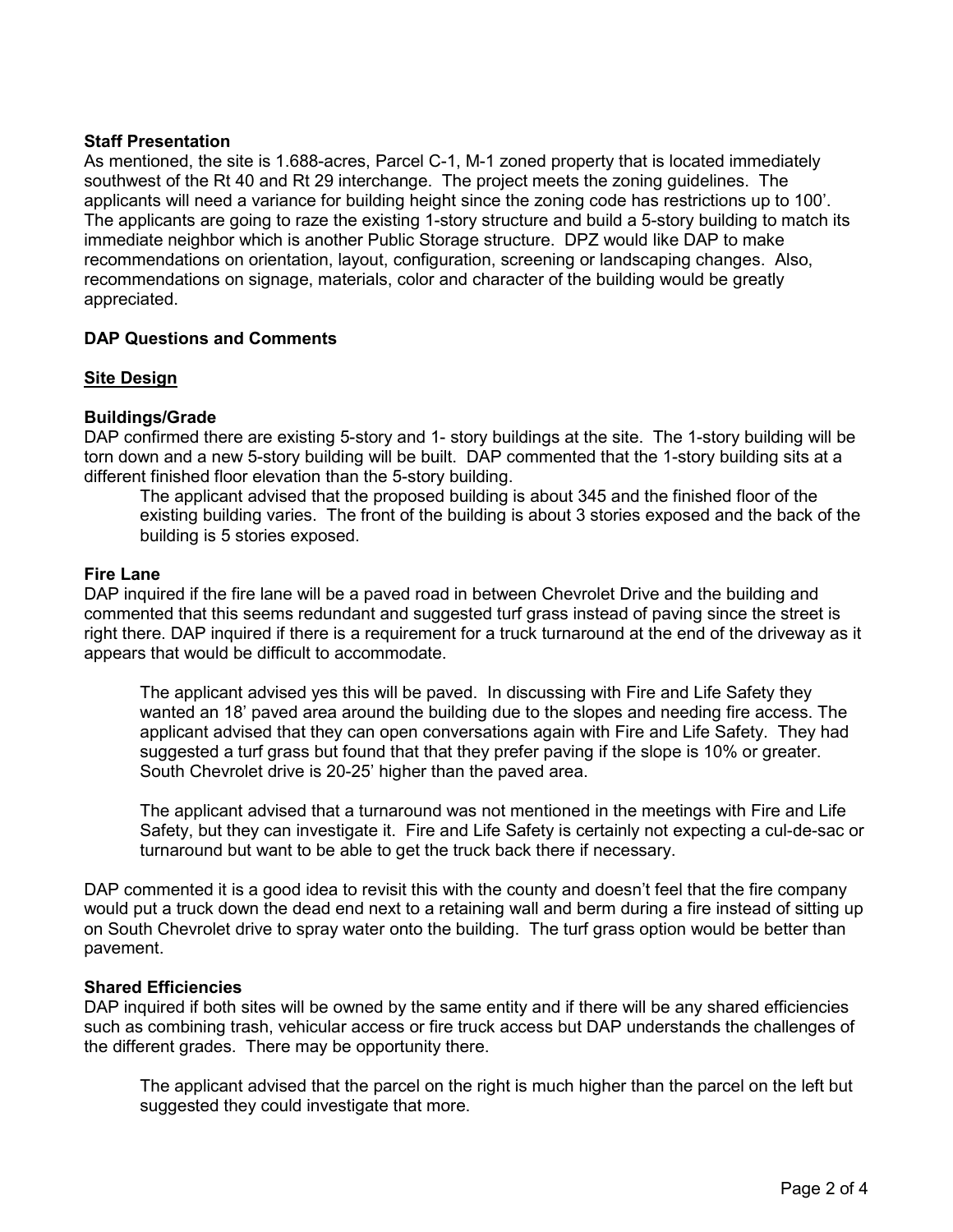## **Stormwater Management**

DAP inquired what the long rectangles are on the left side of the building were.

The applicant advised that is stormwater management underground detention in accordance with the Howard County and 100-year storm requirements.

DAP inquired if the applicant will have more impervious cover than the previous structure.

The applicant advised it is about the same but did not have the numbers.

DAP commented that if the fire lane on the south side of the building is in the grass block that would help.

## **Trash**

DAP commented that there is a lot of trash along Chevrolet Drive and inquired if Miller Chevrolet and Public Storage could do some community service by adopting that area of the road. According to the State Highway Administration trash is only picked up once a year. DAP advised this could possibly be added to the maintenance agreement to have trash picked up on the hillside quarterly.

## **Landscape**

DAP commented that the site is heavily planted on the west side of South Chevrolet Drive and asked the applicant to consider putting some understory trees that will have some color like dogwoods, redbud and service berry. These are smaller trees and could give a colorful band behind the street trees. As of now the trees are all sugar maples, red maples, honey locusts and Norway spruce. DAP commented that the area seems a little over planted with just shade trees and may be more interesting with some ornamental flowering trees. DAP also recommended moving the Norway spruce to the other side of the building in the grass strip which would help soften the view from Rt. 29 as the buildings are bright orange and are very visible especially in the winter.

The applicant advised that they have no problem with swapping out the shade trees for ornamentals. The site adjacent to Rt 29 is owned by BGE and is encumbered with a utility easement. There are 2 existing shade trees in the easement that will be kept.

#### **Architecture**

DAP commented that on the existing façade there are garage door entrances and inquired if it will be the same for the new structure and inquired about building materials.

The applicant advised that the façade will be different and will not have the garage doors but instead will have a modern entrance to a secondary lobby with a canopy overhang that will open into a lobby space with parking out front. The applicant advised they will carry over the split faced block on the first level that wraps the entire building all the way up to the second-floor height. They will utilize an EIFS material from the second to the fifth floor with different colors to break up the mass.

#### **DAP Motions for Recommendations**

1. DAP Chair Robert Gorman made the following motion: That the applicant consults with Fire and Life Safety to change the paved fire lane to a grass block lane.

DAP Vice Chair Ethan Marchant seconded. Vote: 4-0

2. DAP Member Larry Quarrick made the following motion:

That the applicant looks at the landscape plan to see if they can add some flowering and ornamental trees to the west side of the building and move the evergreens to the east side of the building.